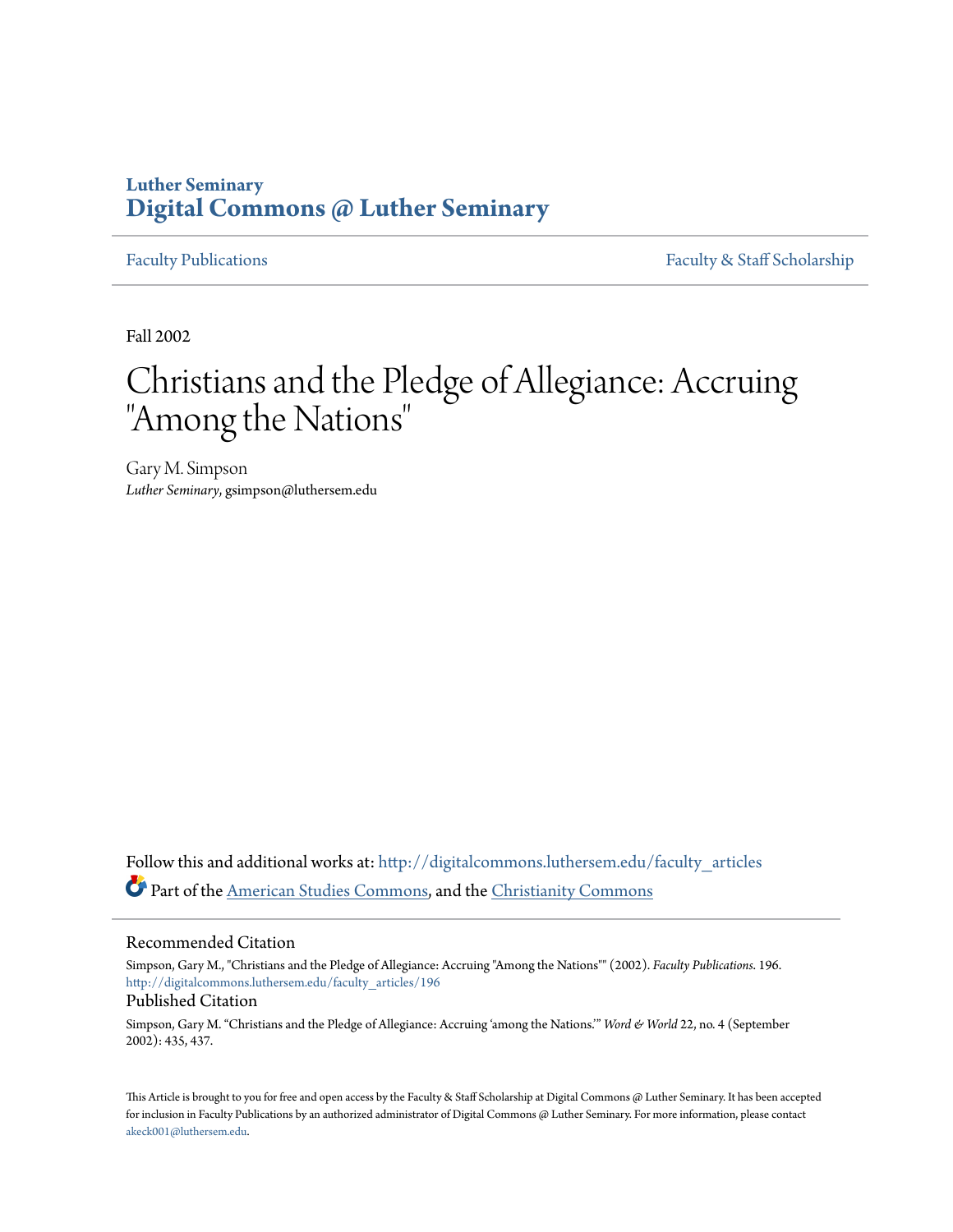

FACE..

## Christians and the Pledge of Allegiance: Yes to "...Under God"

### WALTER SUNDBERG

ust nuts": That is what Senator Tom Daschle, Democratic majority leader, **"** called the June 26th decision of a three-judge panel from the Ninth Federal Circuit to ban the pledge of allegiance in public schools. The court argued that the phrase "under God" in the pledge violated the establishment clause of the first amendment. The public outcry forced Judge Alfred T. Goodwin, who wrote the majority opinion, to stay the decision the following day.

Was the opinion "just nuts"? At first glance it would seem so. Michael Newdow, who brought the suit on behalf of his daughter, an elementary school student in Elk Grove, California, has played no role whatsoever in his daughter's upbringing. He never married the child's mother and does not even have visitation arrangements. The mother has no objection to her daughter reciting the pledge in class nor is she afraid to expose the child to religious instruction in general. The federal court nevertheless gave the father standing to bring the suit, thereby allowing him to use a small child for ideological purposes and making the daughter and her mother, neither of whom wanted to be part of the suit, suffer the consequences of negative publicity in the community in which they live. Such a failure of responsibility on the part of the court to protect the wishes of mother and child is inexcusable; it is "just nuts." The dissenting judge in the 2-1 opinion, Ferdinand Fernandez, asserted that the phrase "under God," like the phrase "in God we trust" found on our currency, cannot reasonably be construed as "a tendency to establish religion." If that were true, he observed, Americans ought to be barred from singing "God bless America" at all publicly sponsored events. That would be "just nuts."

Unfortunately, however, the decision of the ninth circuit was not "just nuts," but part of the inexorable, arid logic of Supreme Court decisions on separation of church and state going back over half a century. It is part of Justice Hugo Black's doctrine, first enunciated in 1947, that neither the federal government nor the states can pass laws that aid one religion, all religions, or prefer one religion over another. Using language from Thomas Jefferson (taken out of context), Black declared a "wall of separation between church and state" that could not, under any circumstances, be breached. Black's doctrine was put in force by forbidding "released time" religious education in public schools (*McCollum v. Board of Education*, 1948). In *McCollum*, the argument of the majority was so sweeping in its implications that Justice Stanley F. Reed in his lone dissent asked how a "wall of sepa-

#### *(continued on page 436)*

434 Copyright © 2002 by Word & World, Luther Seminary, Saint Paul, Minnesota. All rights reserved.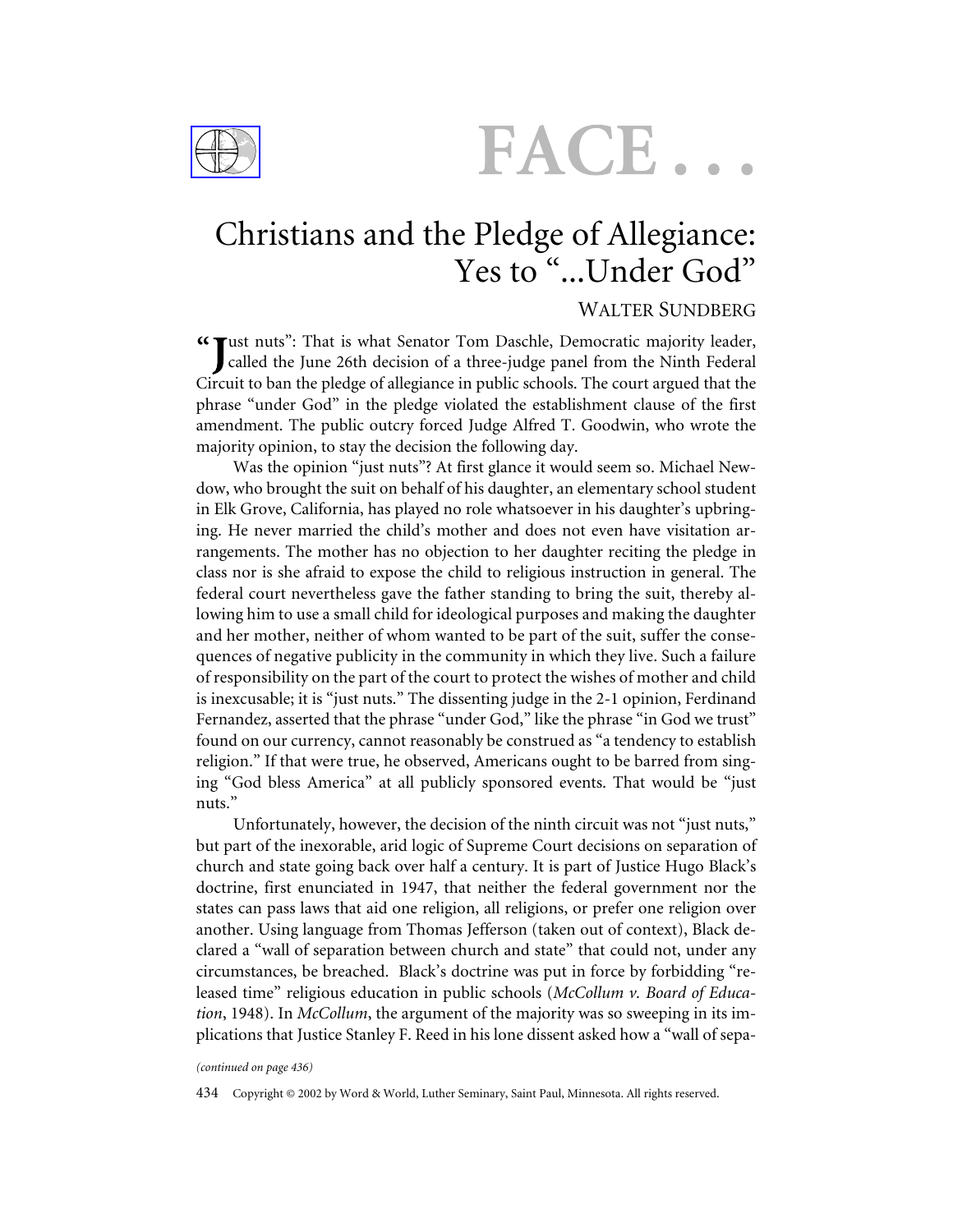# TO FACE

# Christians and the Pledge of Allegiance: Accruing "Among the Nations"

## GARY SIMPSON

"Oh, what a tangled web we weave,

When first we practice to conceive!" —Sir Walter Scott, with apologies

**Pronceiving the pledge rapidly resembled Scott's tangled web from the start.** Re-conceiving it over the decades has repeatedly proven the point. Word weavers everywhere are dressing their looms in worldwide-web-proportioned sweatshops to sort out the ruling by the Ninth Circuit Court of Appeals of California. The assessments, valuable when thoughtful, remain nonetheless captive to the mutually exclusive poles of either retaining or excising. The Heritage Foundation (www.heritage.org) typifies retaining sympathies. The Pledge of Allegiance Restoration Project (www.secular.ws/pledge) exemplifies excising ones.

Those for retaining the words "under God" in the pledge often see themselves reprimanding a nation progressively slouching toward the privatization or, to use Stephen Carter's term, the trivialization of religion (*The Culture of Disbelief* [Basic Books, 1993]). Of course, the concern to retain the phrase is not restricted to the religious right. Yet as Garry Wills reminds us, "to the religious Right, the flag is *not* a secular symbol....To evangelicals...the words in the pledge are a bastion they must rally to defend... [s]ince the removal of prayer from public schools" (*Under God* [Simon and Schuster, 1990] 81).

Some religious Americans find themselves on the side of excising the phrase out of concern that such civic religious expressions effectively proclaim a generic "God," thereby fostering even more meaningless god-talk in a culture already knee-deep in the dumbing-down doldrums. We would render greater honor, the argument goes, by invoking "God" oriented by the particularities of rich and public traditions where the truth of God's identity, name, and reputation is feared, loved, and trusted. The argument may have a point: in 2001 the Sixth Circuit Court noted that retaining such civic invocations of God is premised precisely on a defanged deity that makes "ceremonial deism immune to establishment clause challenges" (*ACLU v. Capitol Square Review and Advisory Board*).

Among the non-religious who argue for excising, the rationale often highlights the matter of coercion. This is the position advanced by Michael Newdow on behalf of his school-age daughter. Of course, coercion most often and most effectively happens not in the words themselves but in the coercive environs, ranging from blatant to subtle, in which the pledge is offered—or required. Newdow argued that his daughter, though not required to recite the pledge, was required to

*(continued on page 437)*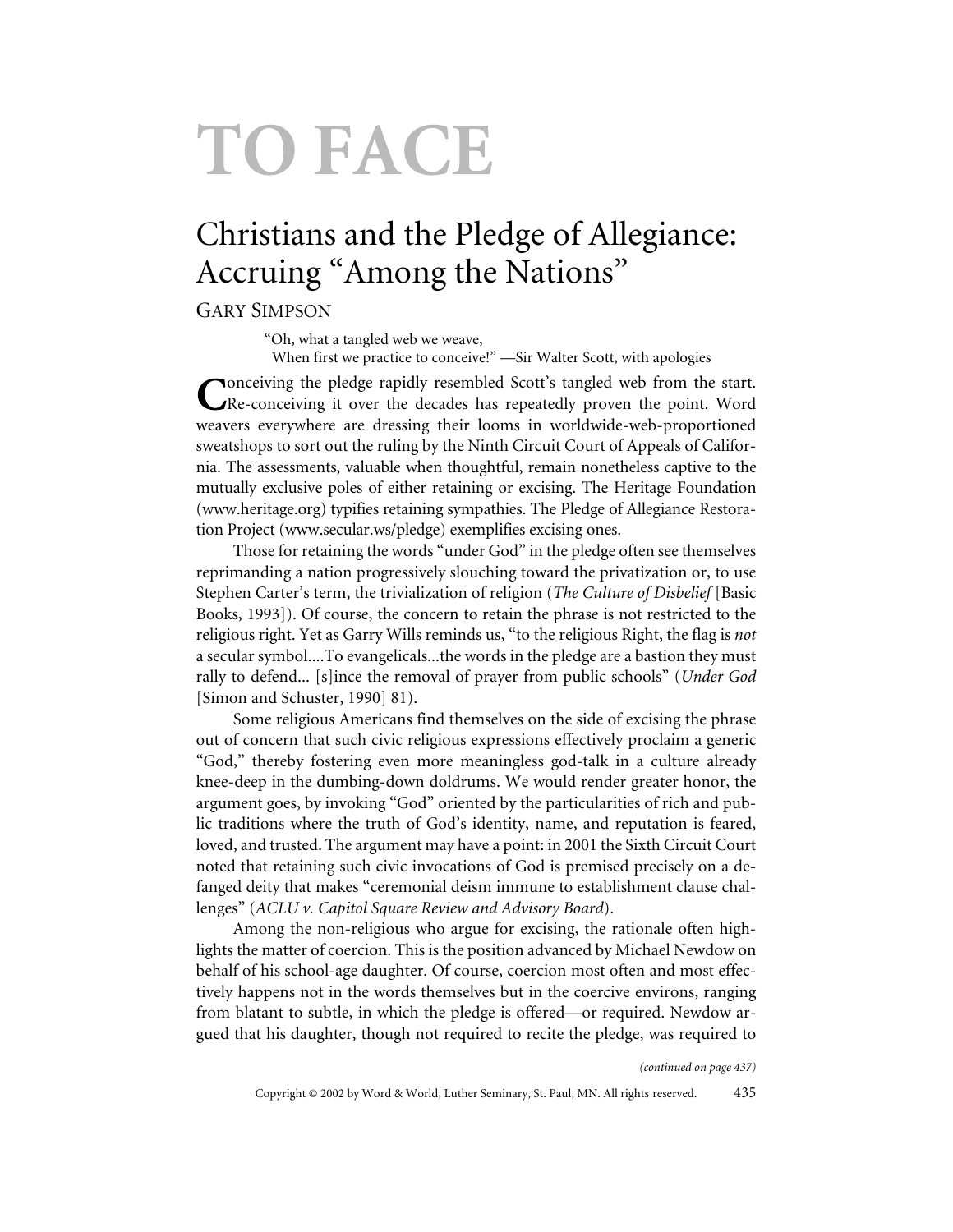ration" could be erected when both Congress and the military employ the services of paid chaplains and religious services are held at Annapolis and West Point. Even Justice Robert H. Jackson, who agreed with the majority, worried that the Court's decision might lead to the banning of all reference to religion in public school teaching. Will a high school choir be banned from singing Vivaldi's *Gloria*? Will art history be forced to ignore DaVinci's *Lord's Supper*? In *Lee v. Weisman* (1992), the Court used the doctrine to ban non-sectarian prayer at graduation ceremonies, accepting the argument of the petitioner that standing for prayer in respectful silence was damaging because it was psychologically coercive. This ruling vacated a tradition that went back to the first graduation ceremony of the first American public high school in 1868. In his dissent, Justice Anthony Scalia warned that the logic of the Court's opinion would lead a federal court to disallow the pledge of allegiance. Ten years later his warning became a reality. In his dissent, Scalia also observed that respect for religious observance "is a fundamental civic virtue that government (including public schools) can and should cultivate." The discomfort (either real or imagined) of a contentious individual should not be allowed automatically to trump "the government's interest in fostering respect for religion generally."

Mainline religious leaders are often ready to make common cause with malcontents like Michael Newdow because they have a reflexive suspicion of patriotic rituals or because they are contemptuous of civil religion. This is a mistake. The lifting of a communal voice in praise and prayer to the Creator is a fundamental religious act that is basic to the civilized instinct of any nation. That it can be and has been misused is not an argument to dispense with it altogether. If the misuse of faith were the criterion then every denomination on the globe should disband immediately! Rather, religious leaders should seek to encourage the religious instinct and be stewards of its proper use. They should never seek knowingly to imprison religious activity in the murky world of private life. Especially as Christians we should encourage every opportunity to acknowledge God in the public realm, drawing on that bold confidence so well expressed by St. Paul: "Some proclaim Christ from envy and rivalry, but others from goodwill....What does it matter? Just this, that Christ is proclaimed *in every way*, whether out of false motives or true; and in that I rejoice" (Phil 1:15, 18, my emphasis).

May this "every way" include something like the phrase "under God" in the pledge of allegiance? I believe it may. I pray that the decision against the phrase is reversed.  $\bigoplus$ 

*WALTER SUNDBERG is professor of church history at Luther Seminary, St. Paul, Minnesota.*